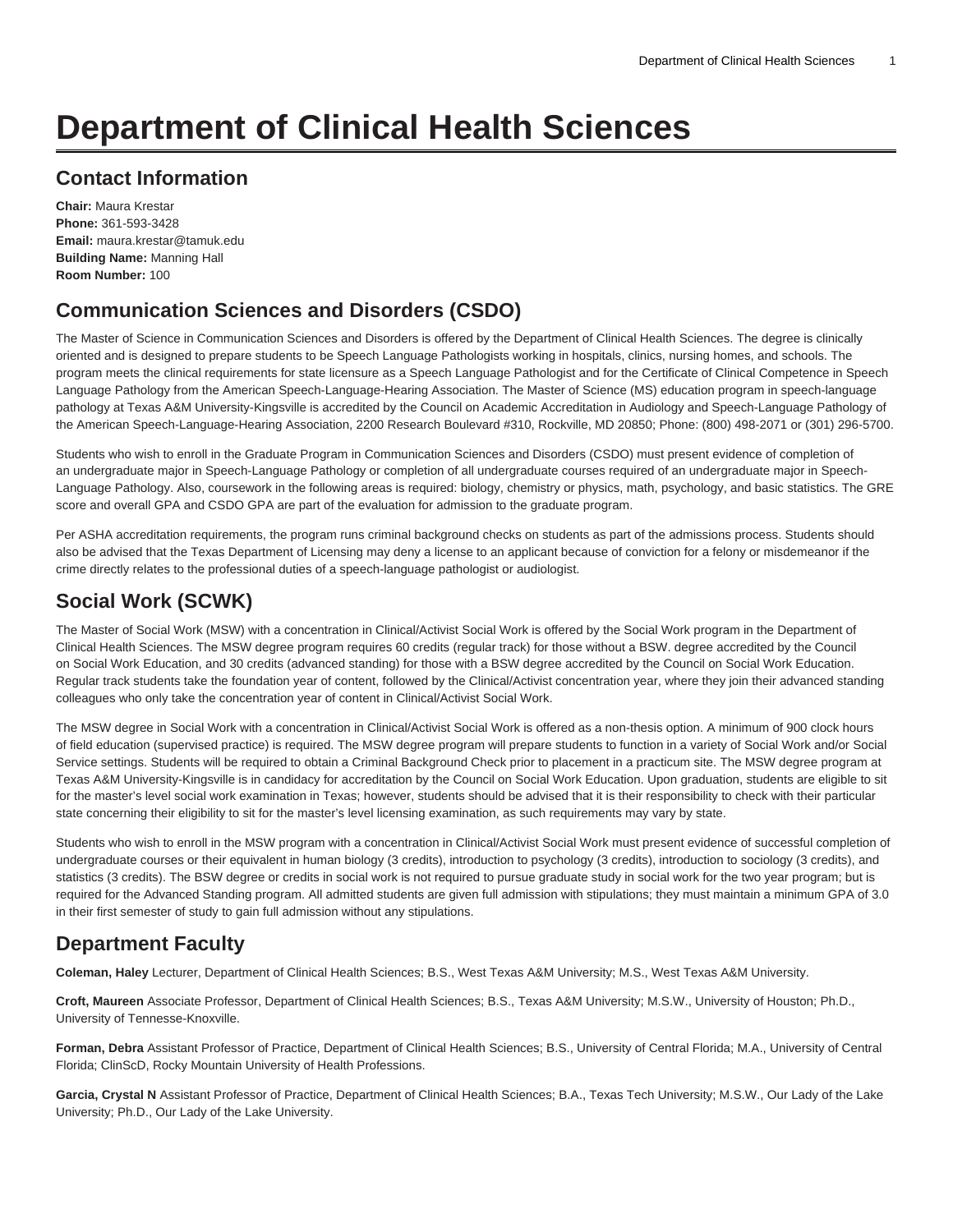**Guerrero, Dolores** Associate Professor, Department of Clinical Health Sciences; Dean, College of Arts and Sciences; B.S.W., The University of Texas at Austin; M.S.S.W., The University of Texas at Arlington; Ph.D., University of Houston.

**Hernandez-Perez, Lydia** Assistant Professor of Practice, Department of Clinical Health Sciences; B.S., Texas A&I University; M.S., Texas A&M University-Kingsville.

**Krestar, Maura** Associate Professor, Department of Clinical Health Sciences; Chair; B.A., Mercyhurst University; M.A., Cleveland State University; Ph.D., Cleveland State University.

**Luckett, Robert** Assistant Professor, Department of Clinical Health Sciences; B.S., College of Charleston; M.S.W., University of South Carolina; Ed.D., Texas A&M University-Kingsville.

**Oller, Stephen** Professor, Department of Clinical Health Sciences; B.S., University of Louisiana at Lafayette; Ph.D., University of Louisiana at Lafayette.

**Swartz, Eric** Associate Professor, Department of Clinical Health Sciences; B.S., University of Nebraska; M.A., University of Northern Colorado; Ph.D., Bowling Green State University.

**Villa, Robert** Associate Professor, Department of Clinical Health Sciences; B.A., New Mexico Highlands University; Ph.D., University of Utah.

**Young, Teresa** Associate Professor, Department of Clinical Health Sciences; B.S.W., The University of North Alabama; M.S.W., The University of Alabama; Ph.D., The University of Alabama.

### **Communication Sciences and Disorders (CSDO)**

#### **CSDO 5301** Res in Comm Sci and Disorders **3 SCH (3-0)**

Major methods of research used in the various areas of communication sciences and disorders. Each student is responsible for the successful completion of a research project. Prerequisite: PSYC 3381; permission of instructor/graduate standing.

#### **CSDO 5303** Motor Speech Disorders **3 SCH (3-0)**

Disorders of speech with a neuromuscular basis found in children and adults, including motor-based articulation disorders, stuttering, voice disorders, the dysarthria and cerebral palsy. Prerequisite: permission of instructor/graduate standing.

#### **CSDO 5304** Voice Disorders **3 SCH (3-0)**

The study of the etiology, diagnosis and treatment of voice disorders and alaryngeal speech. Prerequisite: permission of instructor/graduate standing.

#### **CSDO 5305** Graduate Research Project **3 SCH (3)**

Designed for project option students and requires completion of research project. Prerequisite: departmental approval. May be repeated for a maximum of 6 semester hours.

#### **CSDO 5306** Thesis **3 SCH (3)**

Designed for thesis option students. The course requires completion of thesis research. Prerequisite: departmental approval. May be repeated for maximum of 6 semester hours.

#### **CSDO 5307** Diagnostics **3 SCH (3-0)**

Advanced study of diagnostic techniques and specific testing instruments utilized in the evaluation of communication disorders. Prerequisite: permission of instructor and completion of a minimum of 25 observation hours.

#### **CSDO 5308** Neurogenic Lang & Cognitive **3 SCH (3-0)**

Etiology, symptoms assessment and therapeutic techniques for effective treatment of neurologically based language and cognitive disorders including aphasia, right hemisphere disorders, and dementia.

#### **CSDO 5309** Fluency Disorders **3 SCH (3-0)**

The study of various theories, research findings, rationales and methodologies for evaluation and treatment of dysfluency in children and adults. Prerequisite: permission of instructor/graduate standing.

#### **CSDO 5311** Graduate Clinical Practicum **3 SCH (0-3)**

Supervised clinical experience with individuals with communication impairments for novice clinicians who have 0-12 hours of graduate level clinical experience. Application of diagnostic, prescriptive and therapeutic techniques. Enrollment required for on-campus practicum. Prerequisite: permission of instructor/graduate standing and completion of a minimum of 25 observation hours. Credit/Noncredit. Fee: \$5.00

#### **CSDO 5312** Contemporary Issues **3 SCH (3-0)**

Examination of current issues and trends. Topics to be announced on a semester basis. May be repeated for credit once if topic changes. Prerequisite: permission of instructor.

#### **CSDO 5314** Aural Rehab and Habilitation **3 SCH (3-0)**

Effects of hearing impairment. Hearing aids and assistive devices as integrated into a treatment program including speech reading and auditory training. Prerequisite: CSDO 3313; permission of instructor.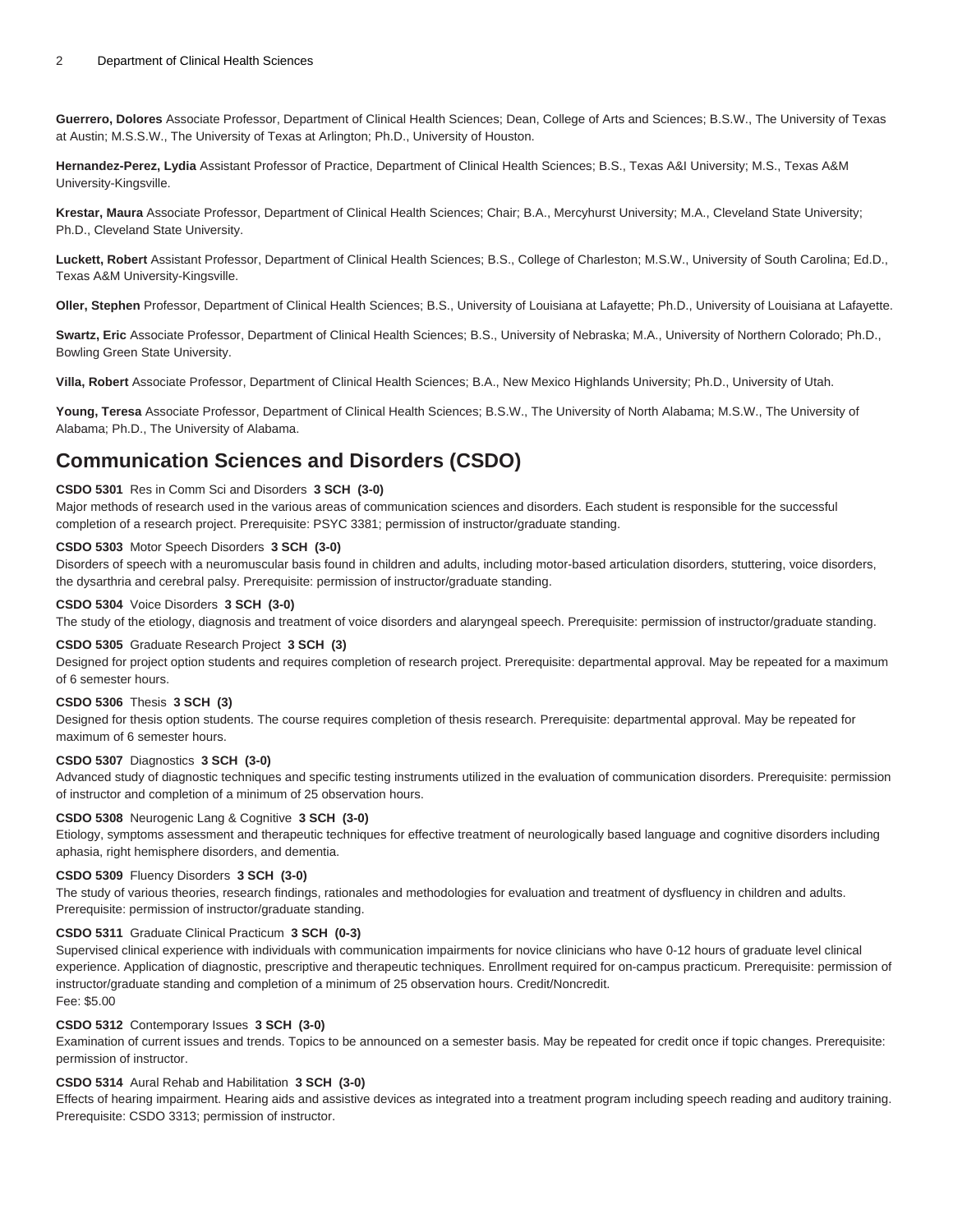#### **CSDO 5316** Dysphagia **3 SCH (3-0)**

The study of oral-pharyngeal swallowing disorders, including anatomical and physiological basis for swallowing disorders, assessment and treatment. Prerequisite: permission of instructor.

#### **CSDO 5317** Advanced Clinical Practicum **3 SCH (0-3)**

Supervised clinical experience with individuals with communication impairments for beginning clinicians that have 13-25 hours of graduate level clinical experience. Application of diagnostic, prescriptive and therapeutic techniques. Enrollment required for on-campus practicum. Prerequisites: permission of instructor/graduate standing, completion of a minimum of 25 observation hours, CSDO 5311. Credit/Noncredit. Fee: \$25.00

#### **CSDO 5318** Articulat and Phonolog Disordr **3 SCH (3-0)**

An advanced course in the study of phonology: the sound system of language, including pauses and stress. Prerequisite: permission of instructor.

#### **CSDO 5320** Child Language Disorders **3 SCH (3-0)**

Advanced study in the assessment of, and intervention for, childhood language disorders. Prerequisite: permission of instructor.

#### **CSDO 5322** Neuroscience in Comm Disorders **3 SCH (3-0)**

The study of neuroanatomy and neurophysiology and its relation to speech, language, hearing and their disorders. Prerequisite: permission of instructor.

#### **CSDO 5324** Ind Stu Com Sci and Disordrs **1-3 SCH (1-3)**

Individual study of specific problems in speech-language pathology. Attention to individual needs of the student. This course is repeatable for credit and can be taught by different faculty covering different topics. Prerequisite: permission of instructor. Credit/Noncredit.

#### **CSDO 5326** Advanced Clinical Methods **3 SCH (0-3)**

Clinical techniques and strategies for teaching appropriate communicative behaviors. Specific therapy techniques for a wide range of communication disorders.

#### **CSDO 5328** Beginning Practicum Externship **1-3 SCH (0-1-3)**

Field Placement. Assessment and management of clients with speech, language and hearing disorders for graduate students with no previous externship experience. Location will be at an externship site under supervision of ASHA certified supervisors. Prerequisites: 3.0 graduate GPA, completion of 50 on-campus clinical contact hours and permission of instructor. Credit/Noncredit.

#### **CSDO 5329** Advanced Practicum Externship **3 SCH (0-3)**

Advanced Field Placement for students with at least 150 hours of supervised clinical practice at the TAMUK clinic and at least one external practicum site affiliated with TAMUK. Students will plan and perform assessments and clinical management of patients or clients (site dependent) with communication disorders under the supervision of ASHA certified supervisors. Prerequisite: 3.0 graduate GPA, successful completion of CSDO 5328, completion of 150 clinical contact hours and permission of the instructor. Credit/Noncredit.

#### **CSDO 5330** Bil and Bicult Issues in CSDO **3 SCH (3-0)**

Study of current theories of bilingual/bicultural speech-language acquisition, differences and disorders/deficits. Assessment techniques and intervention strategies for detection of disorders/deficits in bilingual/bicultural individuals. Prerequisite: permission of instructor/graduate standing.

#### **CSDO 5405** Aural Rehab & Adv Audiology **4 SCH (4-0)**

Effects of hearing impairment. Advanced audiological concepts and their applicability to instrumentation and educational procedures used in the rehabilitation of the hearing impaired. Discussions of central auditory processing disorders, testing special populations, use and selection of hearing aids and assistive listening devices, hearing aids, speech-reading, and auditory training.

#### **CSDO 5410** Voice and Resonance Disorders **4 SCH (4-0)**

The study of the etiology, diagnosis and treatment of disorders of voice and resonance. Prerequisite: permission of instructor/graduate standing.

### **Social Work (SCWK)**

#### **SCWK 5215** Military/Veterans **2 SCH (2-0)**

This applied seminar requires students to critically assess and apply clinical intervention strategies focused on the allevating stress associated with military service and veteran status. Aspects of the military culture essential to know in order to be able to develop a strong therapeutic relationship are presented. Crisis intervention, CBT and other appropriate therapies will be used to address issues of wartime deployment, economic issues, relocation related stress, PTSD, ethnicity, social class, gender orientation, family violence and substance abuse. A rurality paradigm and experiential learning is used to enhance cultural competent practice principles. Students must complete this course with a 3.2 GPA or better.

#### **SCWK 5220** "Rurality" Social Work **2 SCH (2-0)**

Clinical/Activist Social Workers are prepared for competent practice with the diverse families, groups, organizations, and communities in rural South Texas. Students learn to conceptualize and apply the "Rurality" paradigm to emphasize a way of life that serves to build resiliencies based on spiritual, familial and/or community systems. A GPA of 3.2 is required in order to proceed to the next sequence of required courses.

#### **SCWK 5225** Intervention with Elders **2 SCH (2-0)**

In this applied seminar a holistic spiritual life cycle and other developmental theories informing clinical practice with aging populations are presented. Students apply culturally competent methods for interviewing, assessing, diagnosing and intervening with older people, their families, and their informal networks through lectures, case studies/analysis, DSM V, and field research. Emphasis will be on the Mexican heritage elder and their family and the potential for misdiagnosis using the DSM V. A rurality paradigm and experiential learning is used to enhance cultural competent practice principles. Students must complete this course with a 3.2 GPA or better.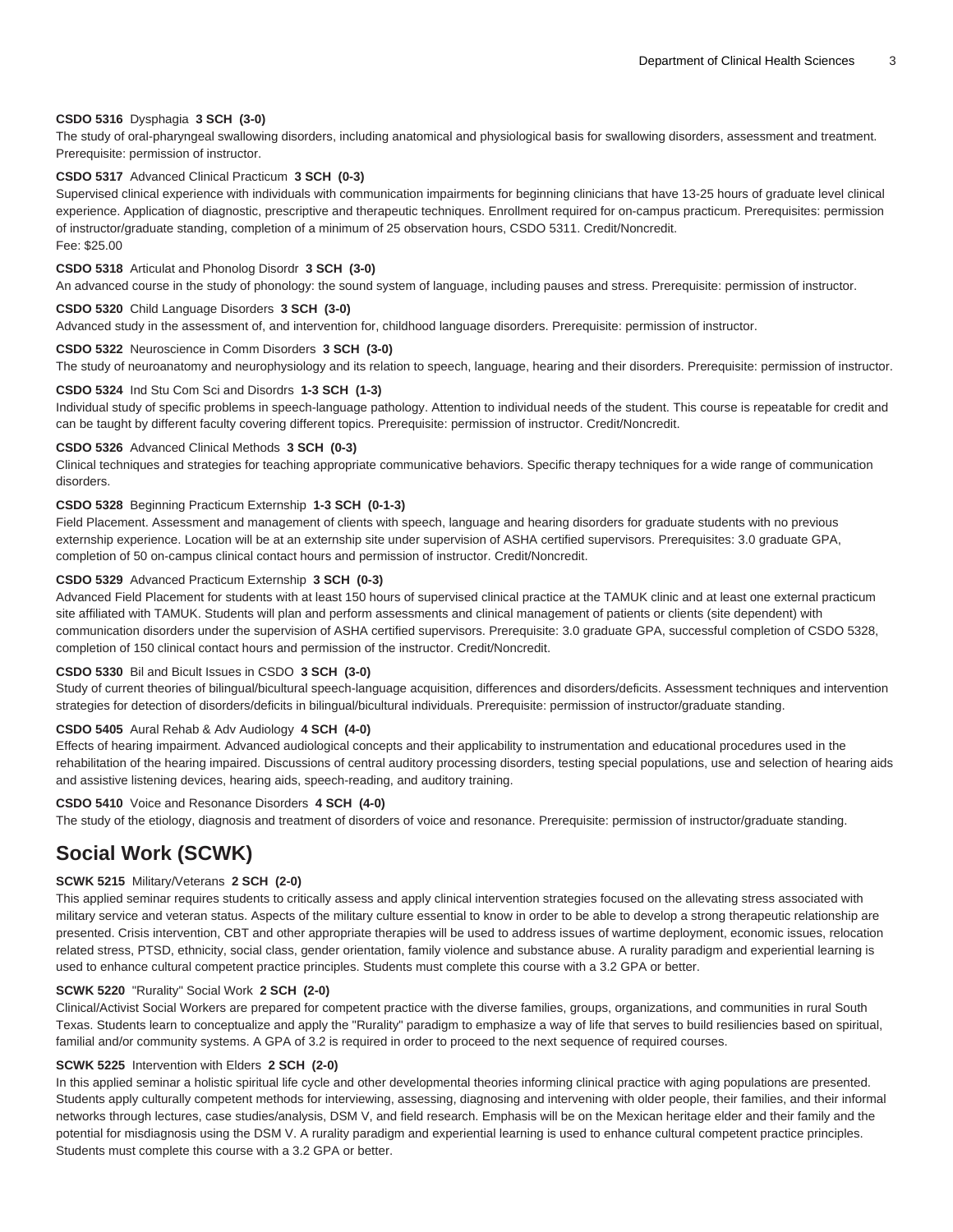#### **SCWK 5230** Leadership & Supervision **2 SCH (2-0)**

This applied seminar uses experiential learning and requires students to apply theories and skills necessary for leadership in community agencies and the issues encountered in supervisory roles. A rurality paradigm is used to enhance cultural competent practice principles with agencies serving the Mexican heritage and rural population of South Texas border environments. Students must complete this course with a 3.2 GPA or better.

#### **SCWK 5235** Economic Policy & Development **2 SCH (2-0)**

Students will apply knowledge and skills necessary for planning, developing and evaluation of sustainable programs. This course uses economic policy to stress the importance of understanding how the economy affects development and provision of social services. A rurality paradigm and experientail learning is used to enhance cultural competent practice principles. Students must complete this course with a 3.2 GPA or better.

#### **SCWK 5240** Integrated Field Project **2 SCH (2-0)**

The experiential format of this applied seminar focuses on application of critical thinking to the development of a case study using experiences, knowledge, attitudes and skills from field practicum to systematically pan and evaluate interpersonal practice and/or programs for the purpose of informing clinical and programmatic decision-making. Builds upon the foundation research, human behavior, and practice courses, and examines evidence-based methods for conducting assessments; identifying and implementing evidence-based interventions; and measuring and monitoring outcomes for clinical practice and program evaluation. A rurality paradigm and experiential learning is used to enhance cultural competent practice principles. Students must complete this course with a 3.2 GPA or better. Co-requisite: SCWK 5385.

#### **SCWK 5310** Foundations of Social Work **3 SCH (3-0)**

This course uses the history of social work and community agency-based case studies to explore connections the practice behaviors characteristic of social work and understanding of rurality as a paradigm of practice. Social justice issues in relation racism/discrimination based on social class, gender, nationality, ethnicity, religion, and sexual orientation will be presented. Students will demonstrate orally and in writing their mastery of course content and critical thinking skills commensurate with graduate education. A GPA of 3.2 is required in order to proceed to the next sequence of required courses.

#### **SCWK 5315** HBSE I **3 SCH (3-0)**

A multidimensional approach to examining the behavior of individuals, families, groups, organizations, communities, and society as a whole. The economic, social, political, and social forces that impact quality of life are examined. Theories and research of human behavior across the life span are critically evaluated as applications are made to rural social work practice. This is a social work theory course where students are introduced to ecosystems as applied to social work practice. Students demonstrate orally and in writing a critical understanding of and application of course materials. Rurality paradigm is used to emphasize the issues related to ethnicity, rural life-style, nationality, social class, gender identity, racism/discrimination, economic and political discrimination are presented with a special focus on Mexican heritage families. A GPA of 3.2 is required in order to proceed to the next sequence of required courses. Co-requisite SCWK 5310; SCWK 5320; SCWK 5326.

#### **SCWK 5320** Social Policy **3 SCH (3-0)**

Policy, social policy, welfare policy and child welfare policy form the foundation of this course. Issues of political ideology/values, social and economic justice and structural/environmental discrimination based on social class, ethnicity, sexual orientation, economic status, and nationality are examined. The role of advocate in rural environments is presented with a special emphasis on the rurality paradigm to assess the traditional help seeking behaviors and mutual aid strategies (language) use by the large Mexican heritage population of South Texas border environments. A GPA of 3.2 is required in order to proceed to the next sequence of required courses. Co-requisite: SCWK 5310; SCWK 5315; SCWK 5326.

#### **SCWK 5326** Practice I **3 SCH (3-0)**

This is an overview of theory and models of social work intervention with families. Students will learn the theoretical constructs of traditional and emerging models of SW practice with families and develop assessment and intervention skills based on a systems perspective of the family as the center of focus. The rurality paradigm will be used to emphasize the traditional help seeking behaviors and mutual aid approach to informal service used by rural families; expecially the bilingual-bicultural Mexican heritage families living the South Texas border environments. A GPA of 3.2 is required in order to proceed to the next sequence of required courses. Co-requisite SCWK 5310, SCWK 5315, and SCWK 5320.

#### **SCWK 5330** Populations at Risk **3 SCH (3-0)**

This course focuses on issues of diversity, oppression and social justice. It is designed to prepare social work students to be knowledgeable of people's biases based on race, ethnicity, culture, religion, age, sex, sexual orientation, social and economic status, political ideology/values, disability and how these contribute to discrimination and oppression. Students will also learn about the influence of dominant culture on these diverse and marginalized (population at risk) groups. Naturally occurring self-help and therapeutic groups are the focus of this holistic skills based course. A critical study of environmnetal, social and economic justice issues that impinge of quality of life and well-being of diverse populations are presented. A GPA of 3.2 is required in order to proceed to the next sequence of required courses.

#### **SCWK 5335** Practice II **3 SCH (3-0)**

As a course with foundation content in the Social Welfare Policy, this course focuses on providing an understanding of community as a major element in the rural social environment that influences an individual's development, behavior and use of informal and formal social services. Traditional help seeking behaviors and mutual aid are presented within a rurality paradigm to provide a focus on the large Mexican heritage populations that inhabit the South Texas border environments. A GPA of 3.2 is required in order to proceed to the next sequence of required courses. Pre-requisite: SCWK 5310; SCWK 5315; SCWK 5320; SCWK 5326.

#### **SCWK 5340** Applied Research **3 SCH (3-0)**

Principles and methods of measurement, research design and program evaluation in social work. Emphasis is placed on applied methods and practice evaluation to improve practice (single-systems), policy, and social service delivery (process/outcome evaluation) with a focus on rural communities and services. A GPA of 3.2 is required in order to proceed to the next sequence of required courses.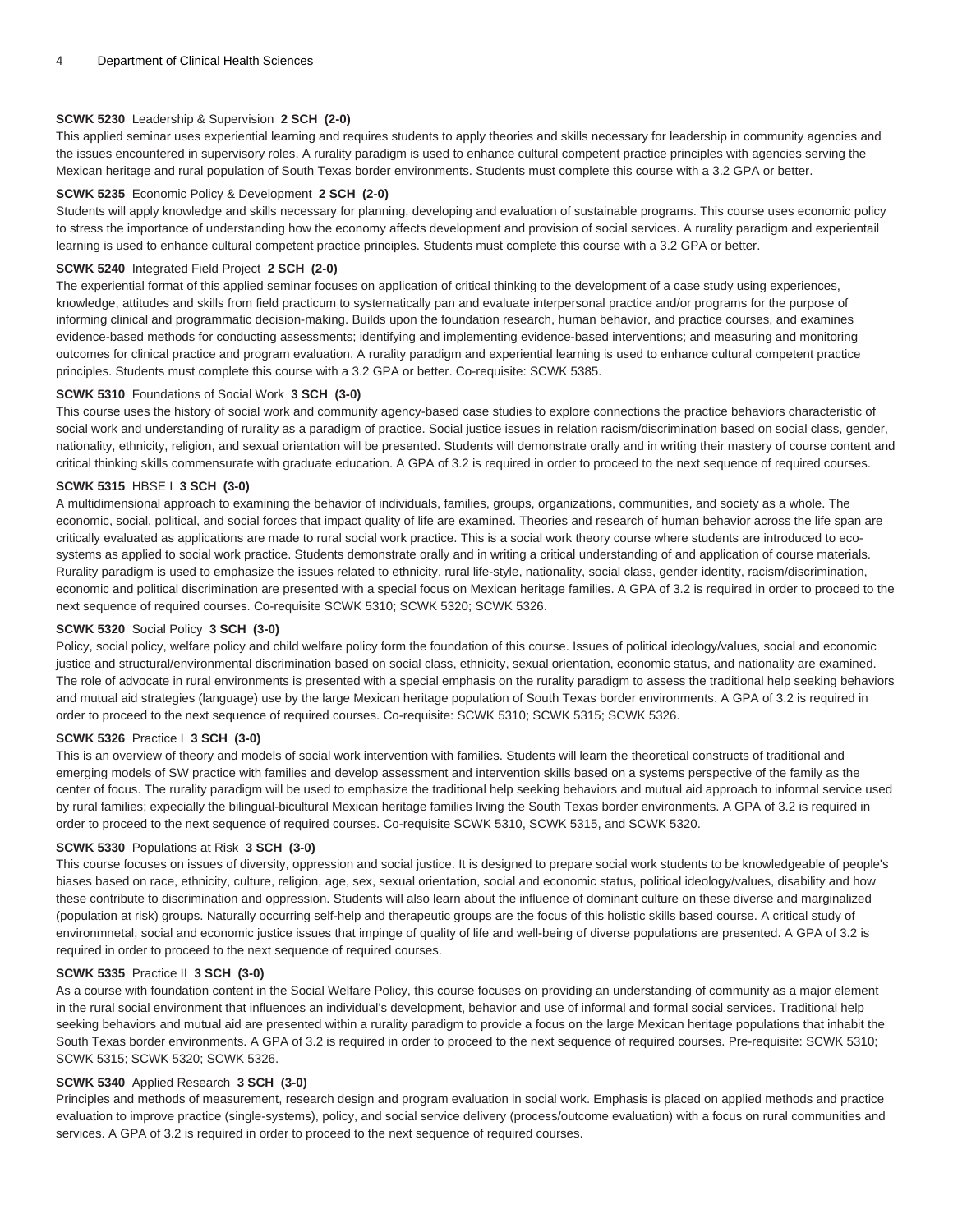#### **SCWK 5346** Capstone Seminar **3 SCH (3-0)**

This Capstone course in social work, reinforcing students' social work identity, life-long learning, and career development. A writing intensive course requires evidence of critical thinking and application of professional behaviors in relation to the nine CSWE competencies. A major APA format case study is required showing evidence of ability to link course leaning to field practicum application. A GPA of 3.2 is required in order to proceed to the next sequence of required courses. Prerequisites SCWK 5310; SCWK 5315; SCWK 5320; SCWK 5326; SCWK 5340. Co-requisite: SCWK 5356.

#### **SCWK 5350** Field Practicum I **3 SCH (3-0)**

First in a sequence of two field practicums. Educationally directed and professionally supervised direct service activities providing practical experience in the application of social work values, knowledge, and skills acquired in social work foundation courses to practice with rural and/or Mexican heritage populations of rural South Texas border regions. A minimum of three hundred (300) clock hours of supervised field placement and a weekly one hour seminar are required. A GPA of 3.2 is required in order to proceed to the next sequence of required courses. Prerequisites: permission of the Social Work Program Director and Field Education Coordinator. Co-requisite: SCWK 5310; SCWK 5315; SCWK 5320; SCWK 5326.

#### **SCWK 5356** Field Practicum II **3 SCH (0-3)**

The second in a sequence of two field practicums. Educationally directed and professionally supervised direct service activities builds on skills and practical experience in the application of social work values, knowledge, and skills acquired in social work foundation courses. A minimum of three hundred (300) clock hours of supervised field placement including a one hour field seminar per week must be completed with a GPA of 3.2 or better. Prerequisites: SCWK 5350 and permission of the Social Work Field Education Coordinator.

#### **SCWK 5360** C/A Practice I **3 SCH (3-0)**

In this advanced clinical practice course, students learn principles and methods for assessment and intervention with children, youth, families, and groups. Competencies include establishing and maintaining a helping relationship, interviewing, contracting and goal setting, treatment planning and implementation. Students are able to apply appropriate interventions at various stages of the therapeutic relationship for various types of clients in a "Rurality" social context. In-class skill practice includes developing rapport, using a strengths perspective, monitoring self-disclosure, reaching for feelings, containing affect, focusing and summarizing. Special attention is given on the use and/or misuse of the DSM V with Mexican heritage and the diverse populations of the South Texas border environments. A GPA of 3.2 is required in order to proceed to the next sequence of required courses. Corequisite: SCWK 5364.

#### **SCWK 5364** C/A Practice II **3 SCH (3-0)**

Students will use the DSM V as a required textbook in this class to gain knowledge and skills in applying clinical skills for assessment and diagnosis of mental health issues. Critical assessment of the DSM V and the issues of its use or misuse with the ethnically diverse populations. Issues of language, culture, nationality, gender orientation, and social/economic status and the potential for misdiagnosis is emphasized. Clinical skills for working with Mexican heritage and other rural populations is the focus of this course. A rurality paradigm and experiential learning is used to enhance cultural competent practice principles. Students must complete this course with a 3.2 GPA or better.

#### **SCWK 5370** C/A Practice III **3 SCH (3-0)**

Assessing the community from a holistic rurality paradigm opens up possibilities for culturally competent clinical/activist interventions focused on resiliency, traditional help seeking behaviors, mutual aid groups and community services. This approach builds on the community-centered clinical multi-focused practice method that seeks to strengthen neighborhoods and community institutions while also addressing the personal and interpersonal issues facing members of the community (Austin, Coombs, & Barr 2005). Special focus is placed on Mexican heritage communities, familial helpseeking behaviors, mutual aid, informal support, and social justice issues. Students are required to apply knowledge, values, and skills acquired in class to a case study of a community including informal and formal services. A GPA of 3.2 is required in order to proceed to the next sequence of required courses.

#### **SCWK 5375** C/A Evaluation **3 SCH (3-0)**

This course is designed to increase student's knowledge, values, and skills to evaluate their own practice and field practicum agency. Single systems and program evaluation methodology is presented and students demonstrate orally and in writing their competency in the evaluation of their practice strategy using single systems design. As part of the case study design students will further evaluate their field agency using a process and outcome program evaluation design. Case study is graded on conceptual clarity, APA format, Grammar, and on data analysis and findings. A GPA of 3.2 is required in order to proceed to the next sequence of required courses.

#### **SCWK 5380** Field Practicum III **3 SCH (3)**

First in a sequence of two advance standing field practicums. Educationally directed and professionally supervised in an approved social work setting where students are required to demonstrate orally and in writing their competency/practical experience based on the critical evaluation and application of social work competencies (values, knowledge, and skills) acquired in clinical/activist social work courses. A rurality paradigm is used to enhance cultural competent direct practice principles. A minimum of two hundred (200) clock hours of field placement including one hour field seminar per week. Field coordinator and supervisor together with the student negotiate how field practicum hours; including employment settings will be completed. A GPA of 3.2 is required in order to proceed to the next sequence of required courses. Prerequisite: permission from the Field Education Coordinator.

#### **SCWK 5385** Field Practicum IV **3 SCH (3-0)**

Educationally directed and professionally supervised in-direct service activities providing advanced level of practical experience in the application of social work values, knowledge, and skills acquired in social work courses. A minimum of 200 hundred (200) clock hours of field placement including one hour field seminar per week. A rurality paradigm is used to enhance cultural competent practice principles. Field coordinator and supervisor together with the student negotiate how field practicum hours; including employment settings will be completed. A GPA of 3.2 is required in order to proceed to the next sequence of required courses. Pre-requisite: permission from the Field Education Coordinator.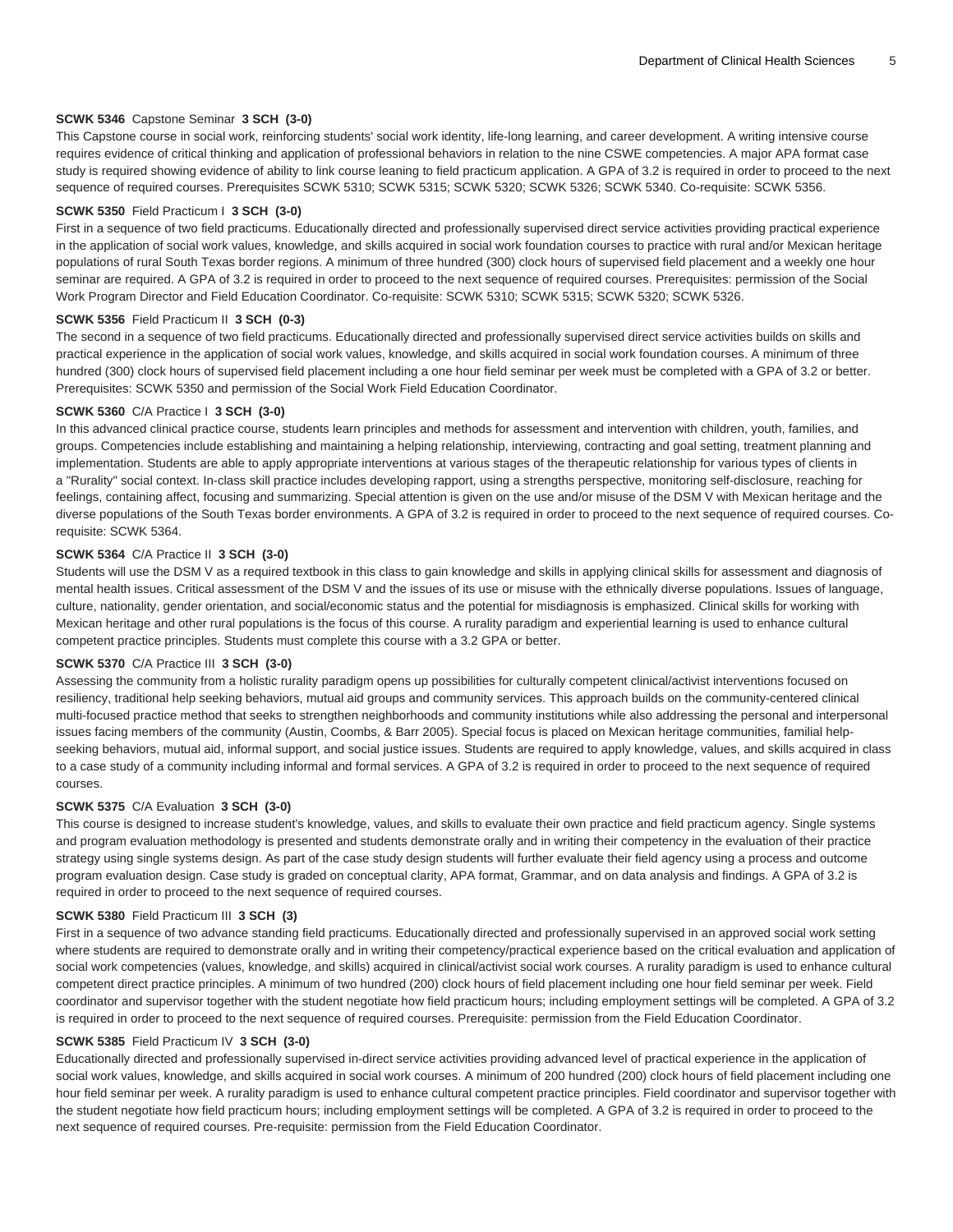### **Communication Sciences and Disorders, M.S.**

The M.S. in Communication Sciences and Disorders is offered with a Thesis or Research Project option. A minimum of 375 clock hours of clinical practice, 325 of which must be on the graduate level, and 25 hours of guided clinical observation are required. Prior to graduation, the student must show evidence of a passing score on the national Praxis examination in Speech-Language Pathology.

## **Social Work, M.S.W. - Regular Track**

Foundation Year

| <b>Course</b>     | <b>Title</b>                        | <b>Semester Credit</b><br><b>Hours</b> |
|-------------------|-------------------------------------|----------------------------------------|
| Year 1            |                                     |                                        |
| Semester 1        |                                     |                                        |
| <b>SCWK 5310</b>  | Foundations of Social Work          | 3                                      |
| <b>SCWK 5315</b>  | HBSE I                              | 3                                      |
| <b>SCWK 5326</b>  | Practice I                          | 3                                      |
| <b>SCWK 5320</b>  | Social Policy                       | 3                                      |
| <b>SCWK 5350</b>  | Field Practicum I                   | 3                                      |
|                   | <b>Semester Credit Hours</b>        | 15                                     |
| <b>Semester 2</b> |                                     |                                        |
| <b>SCWK 5335</b>  | Practice II                         | 3                                      |
| <b>SCWK 5340</b>  | Applied Research                    | 3                                      |
| <b>SCWK 5330</b>  | Populations at Risk                 | 3                                      |
| <b>SCWK 5346</b>  | Capstone Seminar                    | 3                                      |
| <b>SCWK 5356</b>  | <b>Field Practicum II</b>           | 3                                      |
|                   | <b>Semester Credit Hours</b>        | 15                                     |
|                   | <b>Total Credit Hours Required:</b> | 30                                     |

### **Social Work, M.S.W. - Advanced Standing Track**

• Year 2: Advanced Curriculum: Concentration in Clinical Activist Social Work Summer

| <b>Course</b>    | <b>Title</b>                    | <b>Semester Credit</b><br><b>Hours</b> |
|------------------|---------------------------------|----------------------------------------|
| Year 2           |                                 |                                        |
| Semester 1       |                                 |                                        |
| <b>SCWK 5360</b> | C/A Practice I                  | 3                                      |
| <b>SCWK 5364</b> | C/A Practice II                 | 3                                      |
| <b>SCWK 5220</b> | "Rurality" Social Work          | $\overline{2}$                         |
| <b>SCWK 5235</b> | Economic Policy & Development   | $\overline{2}$                         |
| <b>SCWK 5380</b> | <b>Field Practicum III</b>      | 3                                      |
|                  | <b>Semester Credit Hours</b>    | 13                                     |
| Semester 2       |                                 |                                        |
| <b>SCWK 5370</b> | C/A Practice III                | 3                                      |
| <b>SCWK 5375</b> | C/A Evaluation                  | 3                                      |
| <b>SCWK 5385</b> | Field Practicum IV              | 3                                      |
| <b>SCWK 5230</b> | Leadership & Supervision        | 2                                      |
| <b>SCWK 5240</b> | <b>Integrated Field Project</b> | $\overline{2}$                         |
|                  | <b>Semester Credit Hours</b>    | 13                                     |
| Semester 3       |                                 |                                        |
| Summer           |                                 |                                        |
| <b>SCWK 5225</b> | Intervention with Elders        | $\overline{2}$                         |